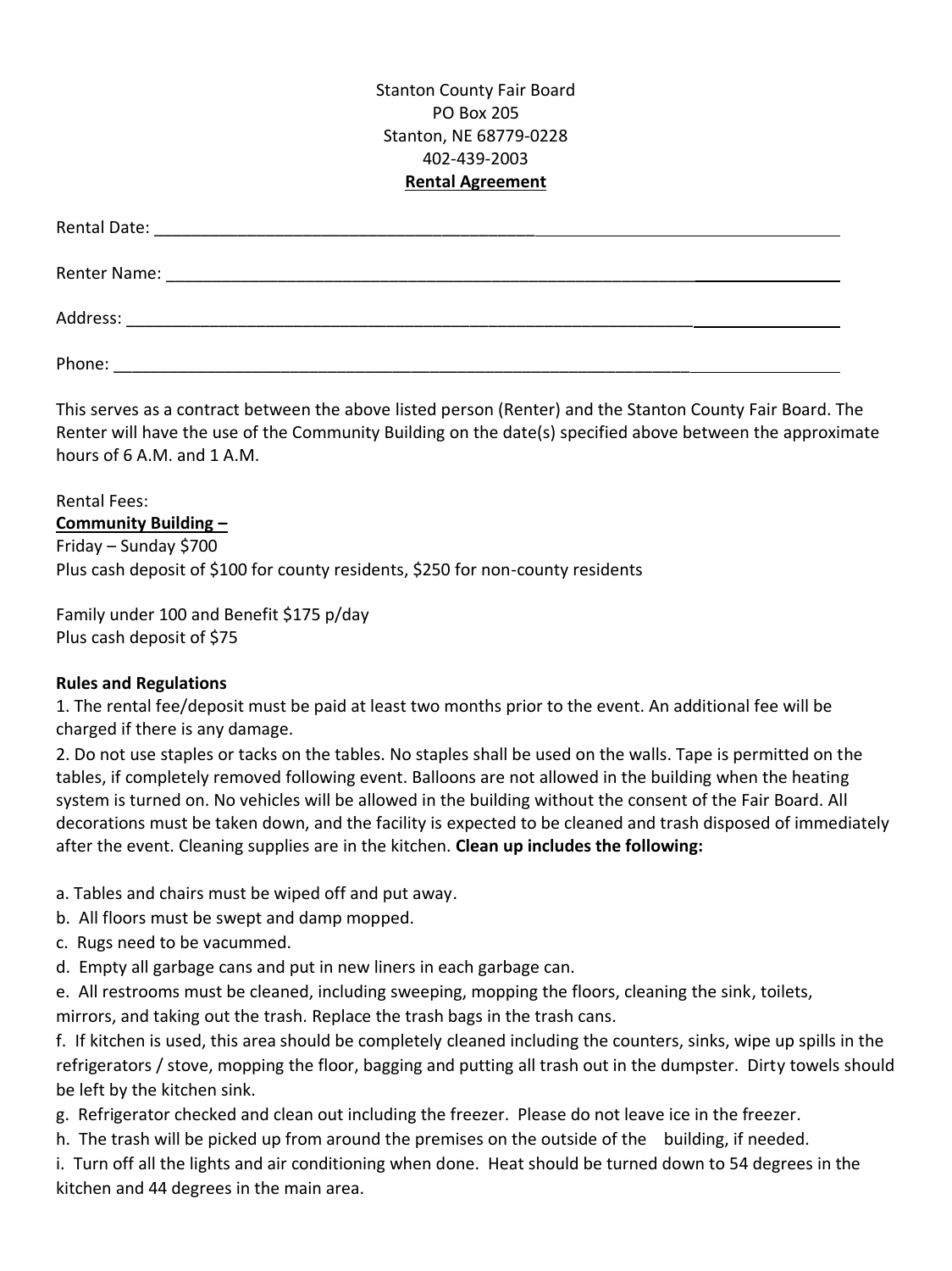j. Contact Jennifer at 402-649-0071 to check building and return key

3. No alcohol may be brought into the building by renters or their guests. Alcoholic beverages can only be served with a special designated liquor license. It shall be obtained two months prior to event and a copy shall be given to the Fair Board. The event shall be shut down if alcohol is found in the building without a license. Those renting the hall must comply with all Nebraska State Laws and Stanton City Ordinances regarding the purchase, service, or consumption of alcoholic beverages by persons in attendance. Alcohol is not allowed outside of the building. No smoking is allowed in the building.

4. The kitchen is not a licensed catering kitchen. By signing this agreement the renter understands the Stanton County Fair Board is not responsible for food preparation and service because of the renter's event.

5. Any event must end by 1 A.M., except by special request approved by the Fair Board prior to the date of the activity.

## **Assumption of Risk and Release Agreement**

In consideration of being allowed to use the above facility at the Stanton County Fairgrounds for my event, I hereby agree to be responsible for the cost of repairing any and all damages to the premises which may occur while the building is leased to the renter. All damage and repairs will be repaired at the discretion of the Fair Board. The renter agrees to and understands all conditions listed above.

I acknowledge and understand that the use of the facility involves risks, such as, but not limited to, the following: risk of property damage, bodily injury and possible death. These risks may result from the use of the facility, from the activity itself, from the acts of others, organization of an act or from the unavailability of emergency medical care. I hereby assume the risk of any bodily injury, death or property damage that might occur while using the facility. With the knowledge of the forgoing, and as an inducement of the Stanton County Fair Board to allow me to use the facility for an event, I hereby agree to indemnify, defend and hold harmless the Stanton County Fair Board, its divisions and subdivisions, including but not limited to their agents, staff and employees for claims filed against it arising out of my activities contemplated herein.

I hereby agree to indemnify and hold harmless the Stanton County Fair Board, its agents, staff and employees from any and all claims or causes of action which I may make or which might be made on my behalf by others or which might be made against me by others, arising from or related to my participation, including, but not limited to, death, injury, pain and suffering, medical costs, lost wages, destruction of property, attorney fees and legal expenses.

I/We acknowledge receipt of a copy of this agreement. The Stanton County Fair Board reserves the right to refuse service to anyone.

| Signature of Persons Renting Facility                          |                                      | Date |  |
|----------------------------------------------------------------|--------------------------------------|------|--|
| <b>Stanton County Fair Board Representative</b>                |                                      | Date |  |
| Rental Fees \$<br>Deposit paid \$<br>www.stantoncountyfair.com | Date Paid<br><b>Returned Deposit</b> |      |  |